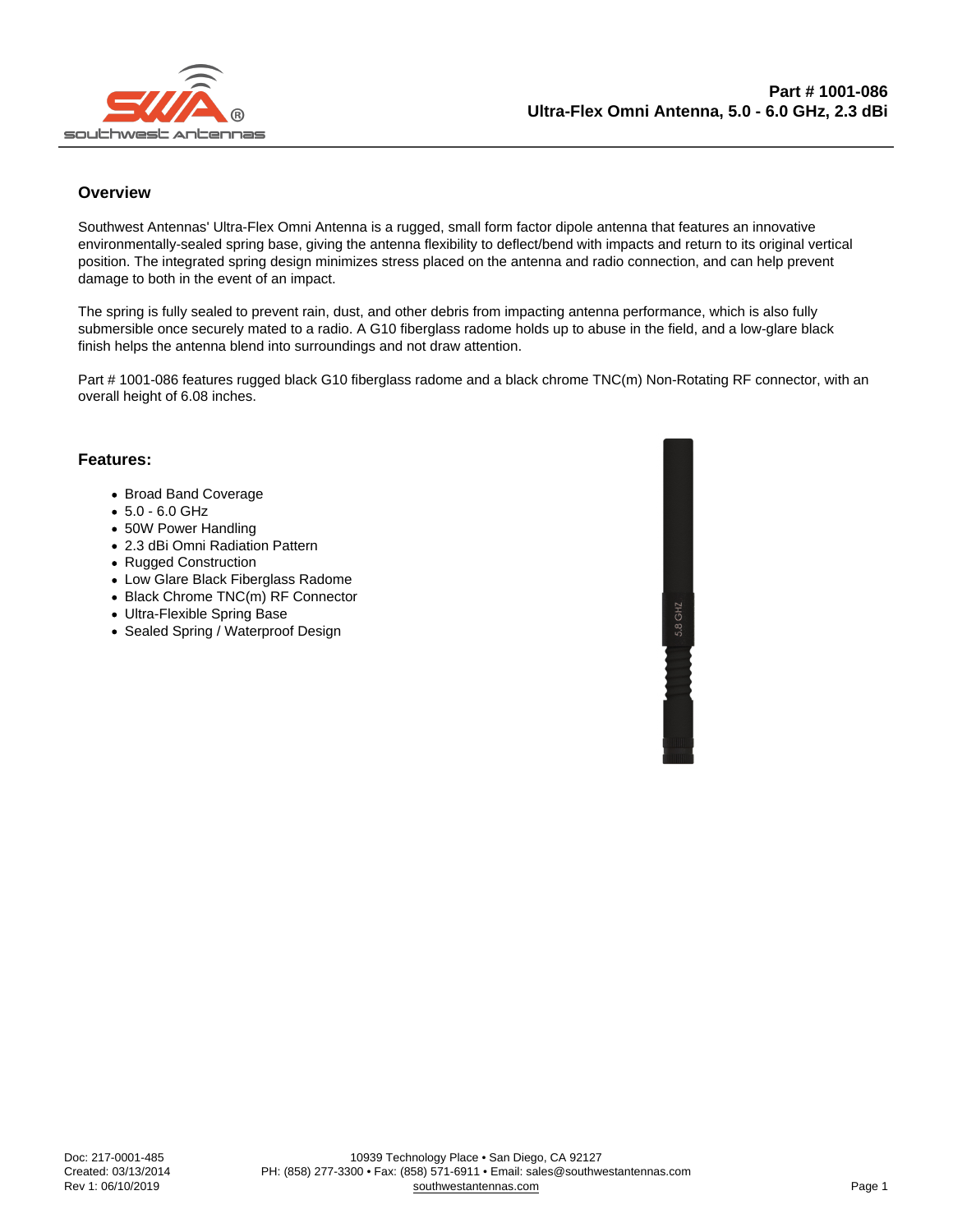## Antenna Specifications

| Parameter                          | Value               | Units       | Tolerance         |
|------------------------------------|---------------------|-------------|-------------------|
| Antenna Pattern                    | Omni Antenna        |             |                   |
| Frequency Band                     | $\mathsf C$         |             |                   |
| Impedance                          | 50                  | Ohms        |                   |
| Minimum Frequency                  | 5.0 / 5,000         | GHz / MHz   |                   |
| Maximum Frequency                  | 6.0 / 6,000         | GHz / MHz   |                   |
| Frequency Bandwidth                | 1.0 / 1,000         | GHz / MHz   |                   |
| Maximum VSWR                       | 2:1                 | Ratio       |                   |
| Maximum Gain                       | 2.3                 | dBi         |                   |
| Polarization                       | Vertical            |             |                   |
| Horizontal (AZ) Beamwidth          | 360                 | Degrees     |                   |
| Vertical (EL) Beamwidth            | 68                  | Degrees     |                   |
| <b>Ground Plane Required</b>       | No                  |             |                   |
| Radome Material                    | G10 Fiberglass      |             |                   |
| Color                              | <b>Black</b>        |             |                   |
| Spring or Gooseneck                | Spring              |             |                   |
| Spring Bend                        | ±90                 | Degrees     | Maximum           |
| Maximum Wind Velocity              | 100 / 161           | mph / kph   |                   |
| RF Connector Type                  | TNC(m) Non-Rotating |             |                   |
| <b>Operating Temperature Range</b> | $-40$ to $+85$      | $\mathsf C$ |                   |
| Product Height                     | 5.99 / 152.15       | inches / mm | ±.13"             |
| <b>Product Diameter</b>            | 0.56 / 14.27        | inches / mm | $+.020" / -.000"$ |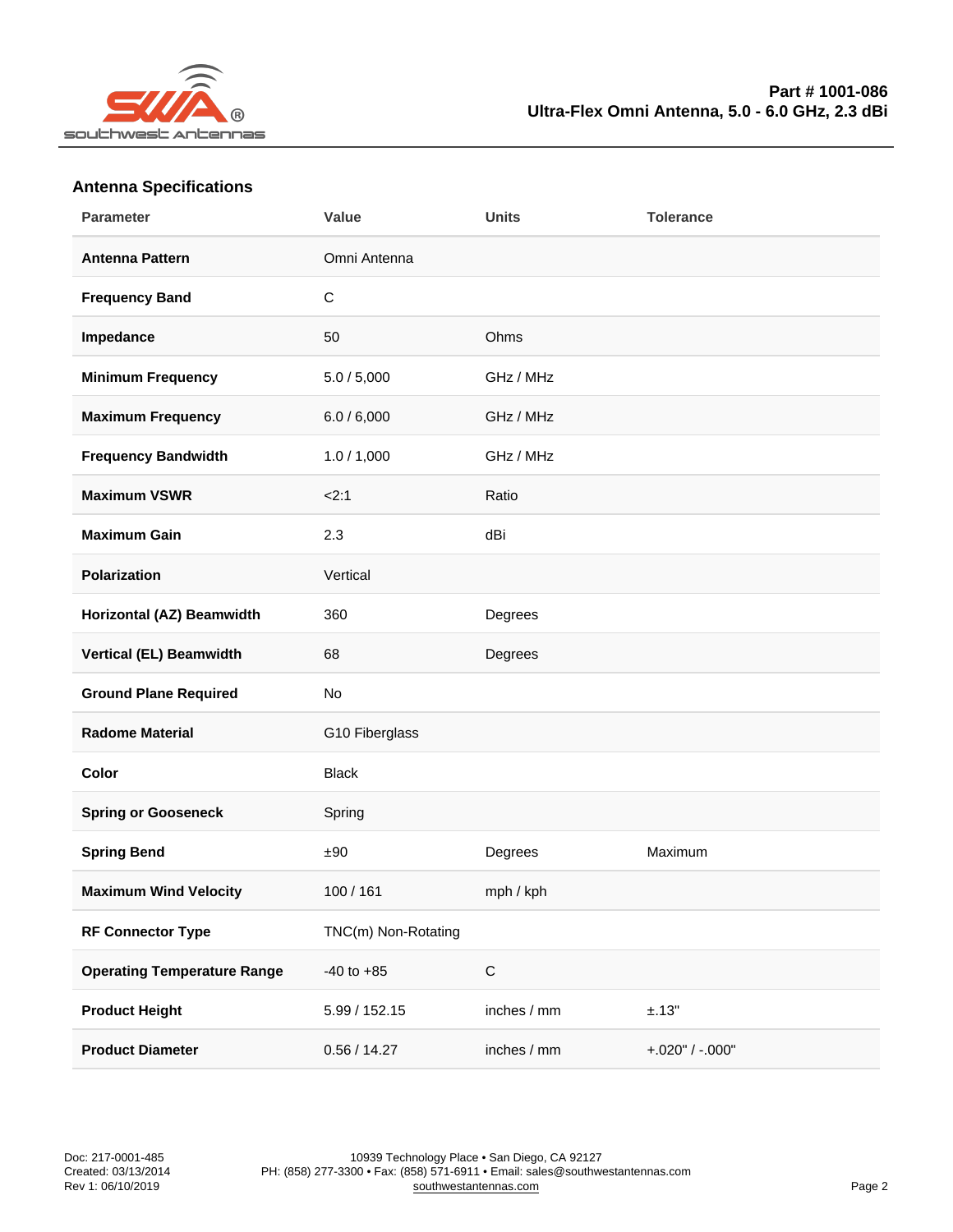### Part # 1001-086 Ultra-Flex Omni Antenna, 5.0 - 6.0 GHz, 2.3 dBi

| Parameter             | Value    | Units      | Tolerance |
|-----------------------|----------|------------|-----------|
| <b>Product Weight</b> | 2.0/56.7 | oz / grams |           |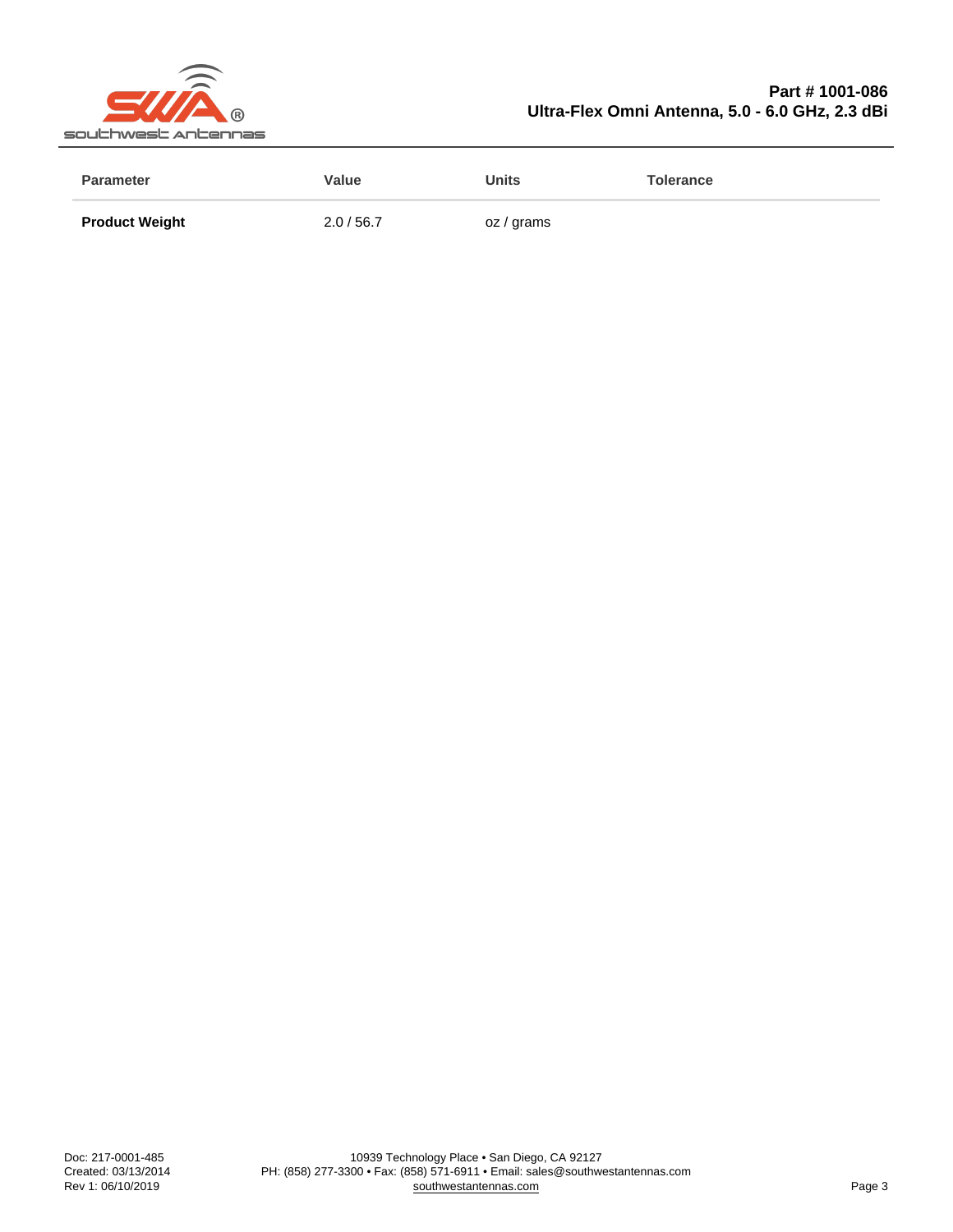Elevation Pattern